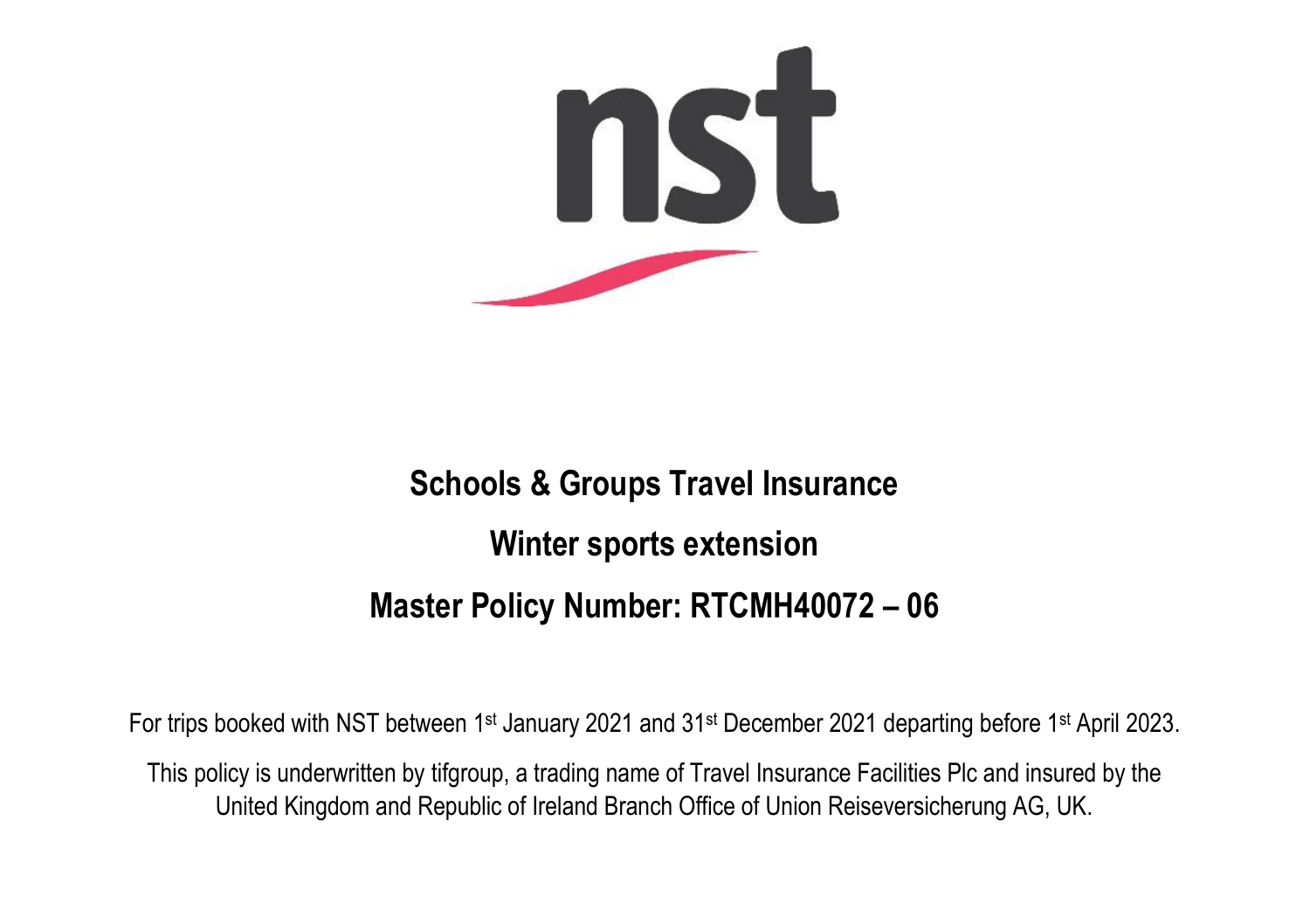### **How does this extension work?**

This booklet is an extension of **your** main NST Schools & Groups policy wording.

All the things that **we** told **you** about in the main policy wording also apply to this extension.

This extension provides details of the extra cover **you** have paid for in order to cover **group members** whilst they are taking part in **winter sports activities**.

It will also tell **you** about any new terms and conditions that apply here that were not mentioned in the main policy wording.

### **Winter sports activities**

### **This extension will cover group members whilst they are taking part in any of the following activities:**

Big Foot Skiing, Blade Skating, Glacier Walking, Hockey (Ice) With Full Body Protection, Husky Dog Sledding, Ice Go Carting, Ice Skating, Ice Windsurfing, Kick Sledging, Land Skiing, Langlauf, Off-piste skiing (with guide), Passenger Sledge, Sand Boarding, Sand Dune Surfing/Skiing, Skeleton, Ski Acrobatics, Ski Biking, Ski Blading /Snow Blading, Ski Boarding, Ski Bobbing, Ski Dooing, Ski Joering, Ski Jumping, Ski Mountaineering, Ski Racing, Ski Randonee, Ski Run Walking, Ski Stunting, Ski Touring, Skiing, Skiing – Cat, Škiing – Freestyle, Skiing – Glacier, Skiing – Mono, Skiing – Nordic/Cross Country, Skiing - Off Piste (Without a Guide), Sledging/Tobogganing, Sleigh riding (Reindeer, Horses or Dogs), Snow Biking, Snow Karting, Snow Kiting, Ski Flying, Snow Mobile/Ski Doos, Snow Parascending, Snow Scooting, Snow Shoe Walking, Snow Surfing, Snow Tubing, Snowboarding, Snowcat Driving, Speed Skating, Summer Tobogganing.

### **Unfortunately, we will not be able to provide cover for any activity if:**

- the **group member** does not hold the appropriate license, certificate or other evidence of ability;
- the **group member** is taking part in any activity involving **manual labour**;
- the **group member** is taking part in a **professional event**.

**Please Note:** That whilst we can cover most activities, there is no cover under the '*If you are held legally liable for injury or damage'* section of the policy for any activity:

- where **you** or the **group member** are in control of a motorised vehicle;
- involving the use of a **weapon**;
- involving a **contact sport**

### **On & Off Piste in resort**

**Your** NST Winter Sports extension will cover **group members** whilst skiing and snowboarding on and off piste in the **ski resort**. **We** define **ski resort** as an area that has prepared ski runs and groomed slopes and is serviced by lifts and tows which operate seasonally. The extension provides cover for piste skiing, including skiing on areas in and around the **ski resort** that are off the actual marked and groomed pistes, such as skiing on a hillside between marked pistes, or skiing in-between groomed trails and runs where ski lifts and emergency services are easily accessible, and ending back at a ski area lift. All other areas are considered as 'off piste' and are only covered if the **group member** is skiing with a guide. **We** do not cover 'off piste' skiing without a guide or skiing in back country or areas marked or prohibited from entry.

### **Important meanings in this section:**

**contact sport** - any sport which involves physical contact with another person.

**educational establishment** – a school, college, university, or other group with participants in full time education.

**group member** – any person named on the final passenger list.

**manual labour** - anything involving the lifting or carrying of heavy items in excess of 25Kg, or any activity at a higher level than two storeys

**organiser** - the person administering the trip on behalf of the **educational establishment** or who is acting as group leader or other principal person and whose name is shown on the tour operator's booking invoice.

**professional event** - an event which you are either paid to participate in, or receive any element of sponsorship, fees or prize money of more than £200

**ski resort** - an area that has prepared ski runs and groomed slopes and is serviced by lifts and tows which operate seasonally

**we/our/us** – Union Reiseversicherung AG, UK.

**weapon** - any item which can cause physical harm to another person. winter sports activities - any activity which is performed on snow or ice.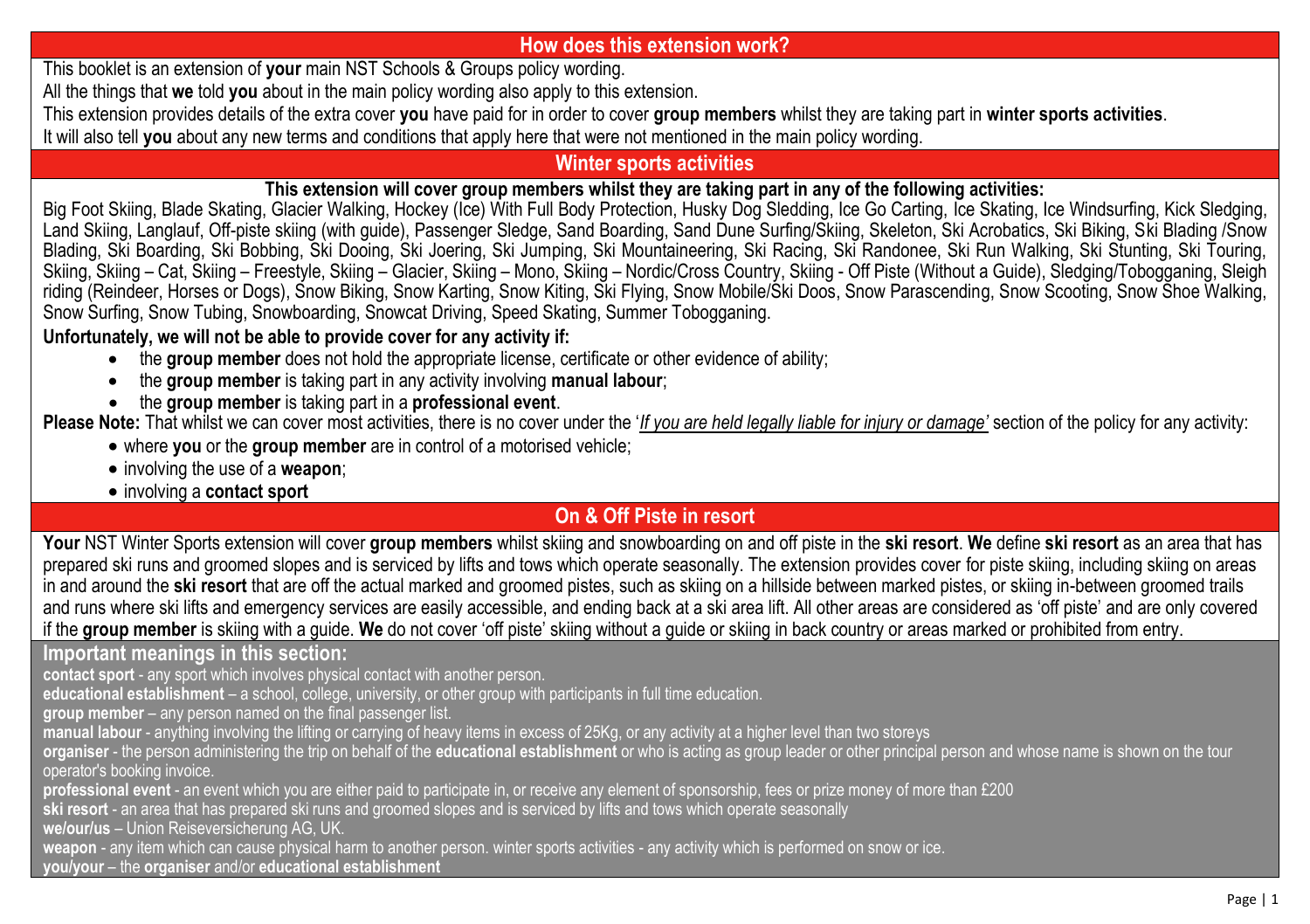## **Summary Table**

This table shows you what cover may be available under this insurance policy and is subject to the terms, conditions and exclusions already mentioned and detailed in the individual policy sections. **Please be aware** that if the circumstances do not fit those described, then there is no cover in place.

The amounts shown under **'We will pay up to'** are the maximum amounts payable under each policy section for each group member.

**Please note**: Some sections have individual item limits, or limits to the amount paid per period; please refer to the individual policy sections for these limits.

The '**Deductible amount'** (sometimes called an excess) is the amount that will be deducted from your claim for each group member.

| <b>Cover</b> |                                                                                   |                 | We will pay up to | Deductible amount |
|--------------|-----------------------------------------------------------------------------------|-----------------|-------------------|-------------------|
| Page No.     | <u>Your winter sports extension ,</u>                                             | <b>Section</b>  |                   |                   |
|              | If a group member is unable to use their ski pack                                 | WS <sub>1</sub> | £300              | Nil               |
|              | If a group member's winter sports equipment is delayed                            | WS <sub>2</sub> | £100              | Nil               |
|              | If a group member's winter sports equipment is lost or stolen                     | WS3             | £350              | £35               |
|              | If a group member's winter sports equipment is accidentally damaged whilst in use | WS4             | £150              | £35               |
|              | If hired winter sports equipment is lost, stolen or accidentally damaged          | WS5             | £250              | £35               |
|              | If a group member's ski lift pass is lost or stolen                               | WS6             | £150              | £35               |
|              | If ski lift passes in the custody of a party leader are lost or stolen            | WS7             | £500              | £75               |

## **TO MAKE A CLAIM**

please contact us as soon as possible - please keep copies of all information you send us

## **All claims must be submitted via the Organiser**

Please visit

[www.tifgroup.co.uk/c](http://www.tifgroup.co.uk/customer/claims/)ustomer/claims/

You can also email **[claims@tifgroup.co.uk](mailto:claims@tifgroup.co.uk)**

or call **0203 829 6761**

**Open 8am - 8pm Weekdays,**

**9am - 1pm Saturdays**

| <b>Cancellation of the policy</b>                                                  |                                                                                       |  |  |
|------------------------------------------------------------------------------------|---------------------------------------------------------------------------------------|--|--|
| If the policy does not meet your needs                                             | When we might cancel your policy                                                      |  |  |
| If you find that the terms and conditions of the policy do not meet your needs and | We reserve the right to give 7 days' notice of cancellation of this policy, without a |  |  |
| you no longer wish to be covered by the policy, you must tell your tour operator   | refund, by recorded delivery to you at your last known address in the event of the    |  |  |
| within 14 days of making your booking. You may be asked to provide details that    | following circumstances:                                                              |  |  |
| you have purchased another policy.                                                 | • fraud or suspected fraud;                                                           |  |  |
|                                                                                    | • misleading information or deliberate misrepresentation;                             |  |  |
|                                                                                    | • abusive behaviour to our staff.                                                     |  |  |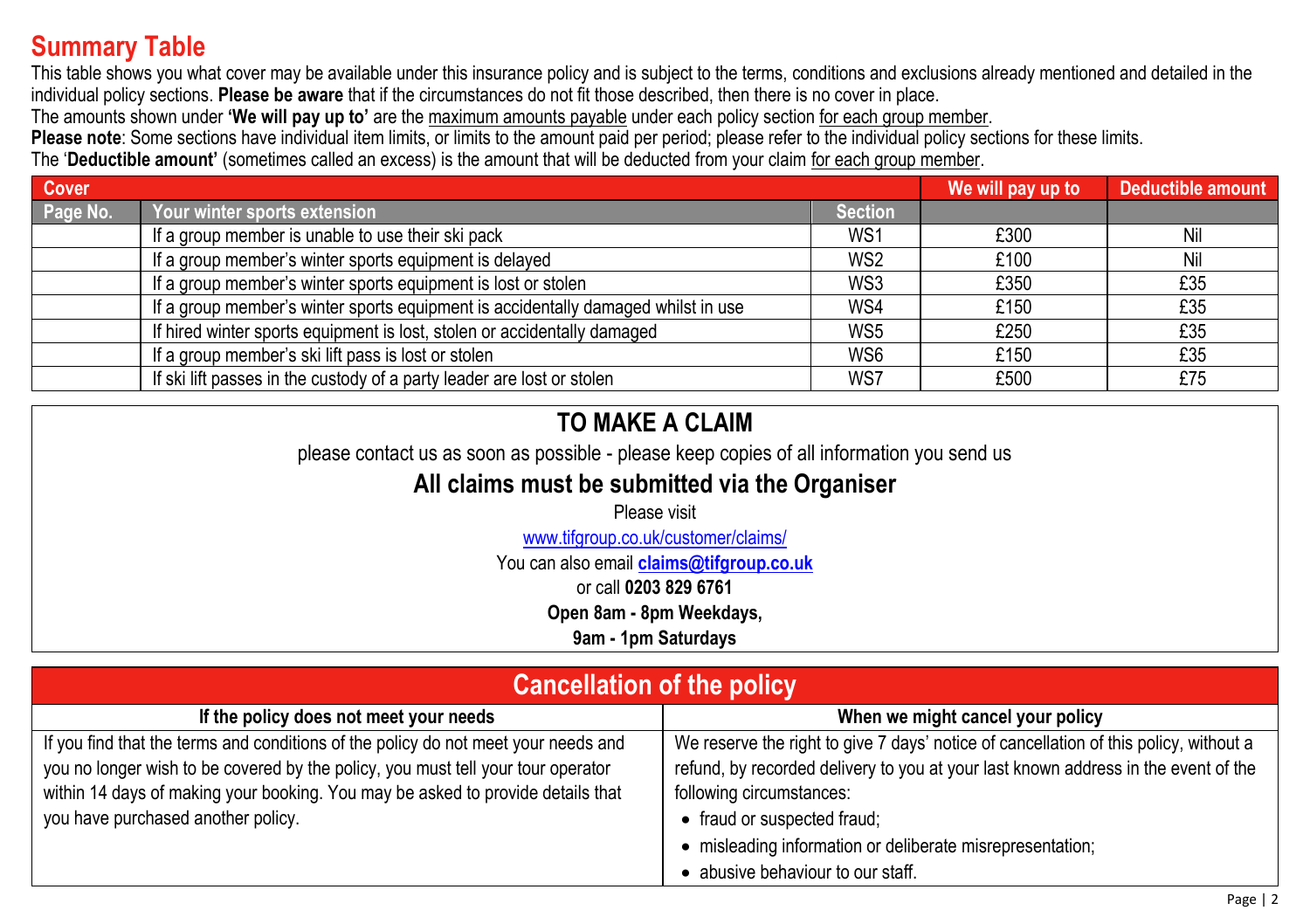## **If a group member is unable to use their ski pack – Section WS1**

During the **trip**, a **group member** was admitted to a public hospital as an **inpatient** for **emergency and necessary medical treatment** or confined to their **trip** accommodation on medical advice, and unable to use the facilities provided by their **ski pack***.*

**If this happened: This is what we will do:**

**We** will pay the **educational establishment**

**£20** per **group member**

for each full **24-hour** period that they are in a public hospital or confined to their **trip** accommodation up to a maximum of

**£300** per **group member.**

**PLEASE NOTE:** This payment is in addition to any emergency medical expenses we may have agreed to pay under the section called 'If a group member needs emergency medical treatment abroad'.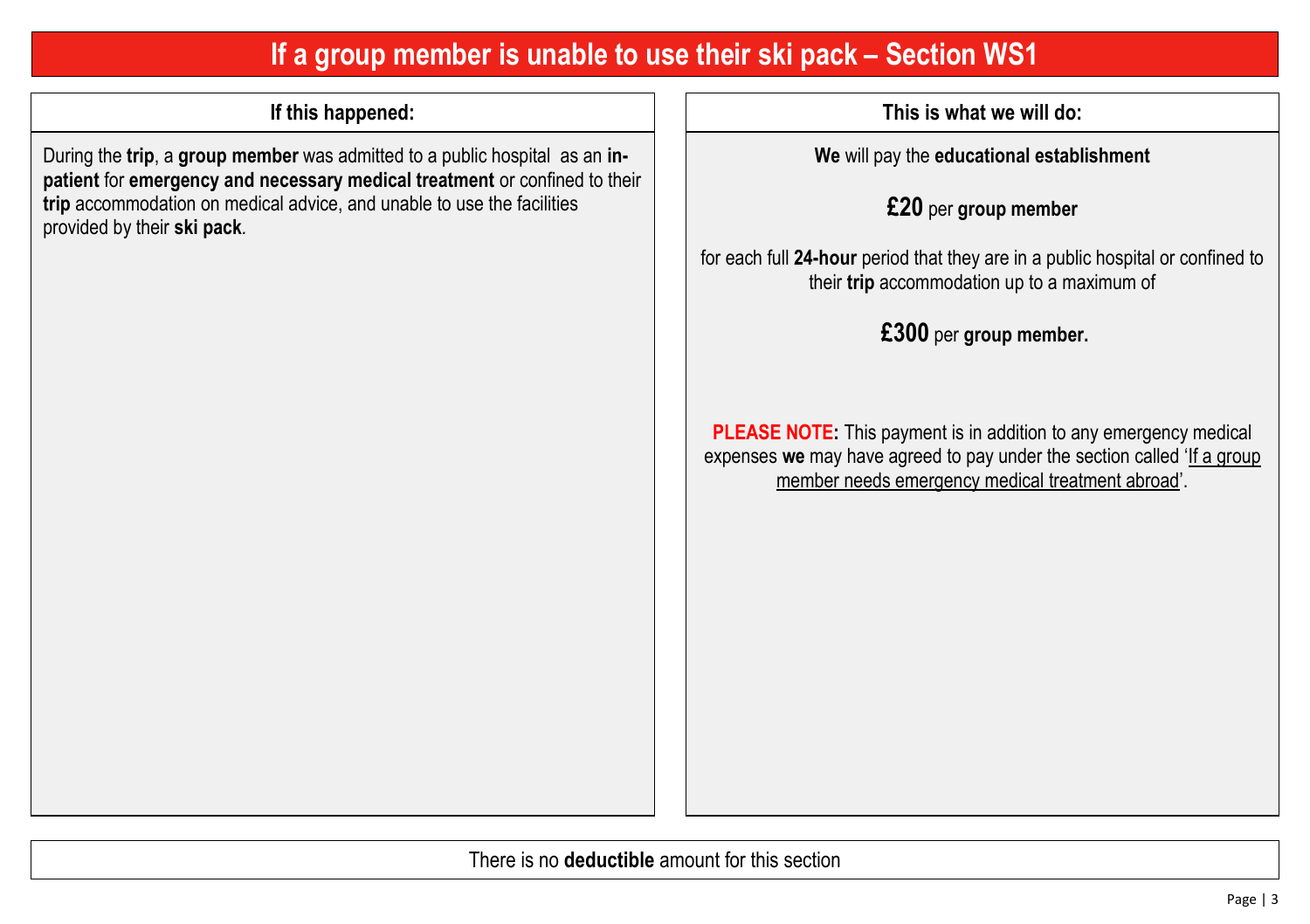| But we won't do anything if:                                                                                                                                                                           | Important meanings in this section                                                                                                                                                                                                                                                                                                                                                                                                                                                                                                                                                                                                                                                                                                                                                                                                                                                                                                                                                                                                                                                                                                                                                                                                                                                                                                                                                                                                                                                                                                                                                                                                |
|--------------------------------------------------------------------------------------------------------------------------------------------------------------------------------------------------------|-----------------------------------------------------------------------------------------------------------------------------------------------------------------------------------------------------------------------------------------------------------------------------------------------------------------------------------------------------------------------------------------------------------------------------------------------------------------------------------------------------------------------------------------------------------------------------------------------------------------------------------------------------------------------------------------------------------------------------------------------------------------------------------------------------------------------------------------------------------------------------------------------------------------------------------------------------------------------------------------------------------------------------------------------------------------------------------------------------------------------------------------------------------------------------------------------------------------------------------------------------------------------------------------------------------------------------------------------------------------------------------------------------------------------------------------------------------------------------------------------------------------------------------------------------------------------------------------------------------------------------------|
| there is not have a valid claim under the 'If the group member needs<br>$\bullet$<br>emergency medical treatment abroad' section of this policy;<br>you or the group member do not co-operate with us. | <b>BFPO</b> - British Forces Posted Overseas.<br>co-operate - provide us with any information or documentation we may reasonably<br>require to enable us to verify and process your claim.<br>deductible - the amount we will deduct from any claims settlement in respect of<br>each person making a claim.<br>educational establishment - a school, college, university, or other group with<br>participants in full time education.<br>emergency and necessary medical treatment - any ill-health or injury which<br>occurs during your trip and requires immediate treatment either before the group<br>member's return home or to enable them to return home.<br>group member – any person named on the final passenger list.<br>home - one of the group member's normal places of residence in the United<br>Kingdom, the Channel Islands, Isle of Man or BFPO.<br>home country – either the United Kingdom, the Channel Islands or Isle of Man.<br>in-patient - being admitted to a hospital for a period of 24 hours or more.<br>organiser - the person administering the trip on behalf of the educational<br>establishment or who is acting as group leader or other principal person and whose<br>name is shown on the tour operator's booking invoice.<br>period of insurance - the trip dates shown on the booking confirmation issued by<br>the tour operator.<br>ski pack - ski pass, ski lift pass, and ski school fees.<br>trip - travel during the period of insurance.<br>we/our/us - Union Reiseversicherung AG, UK and/or tifgroup-assistance.<br>you/your - the organiser and/or educational establishment. |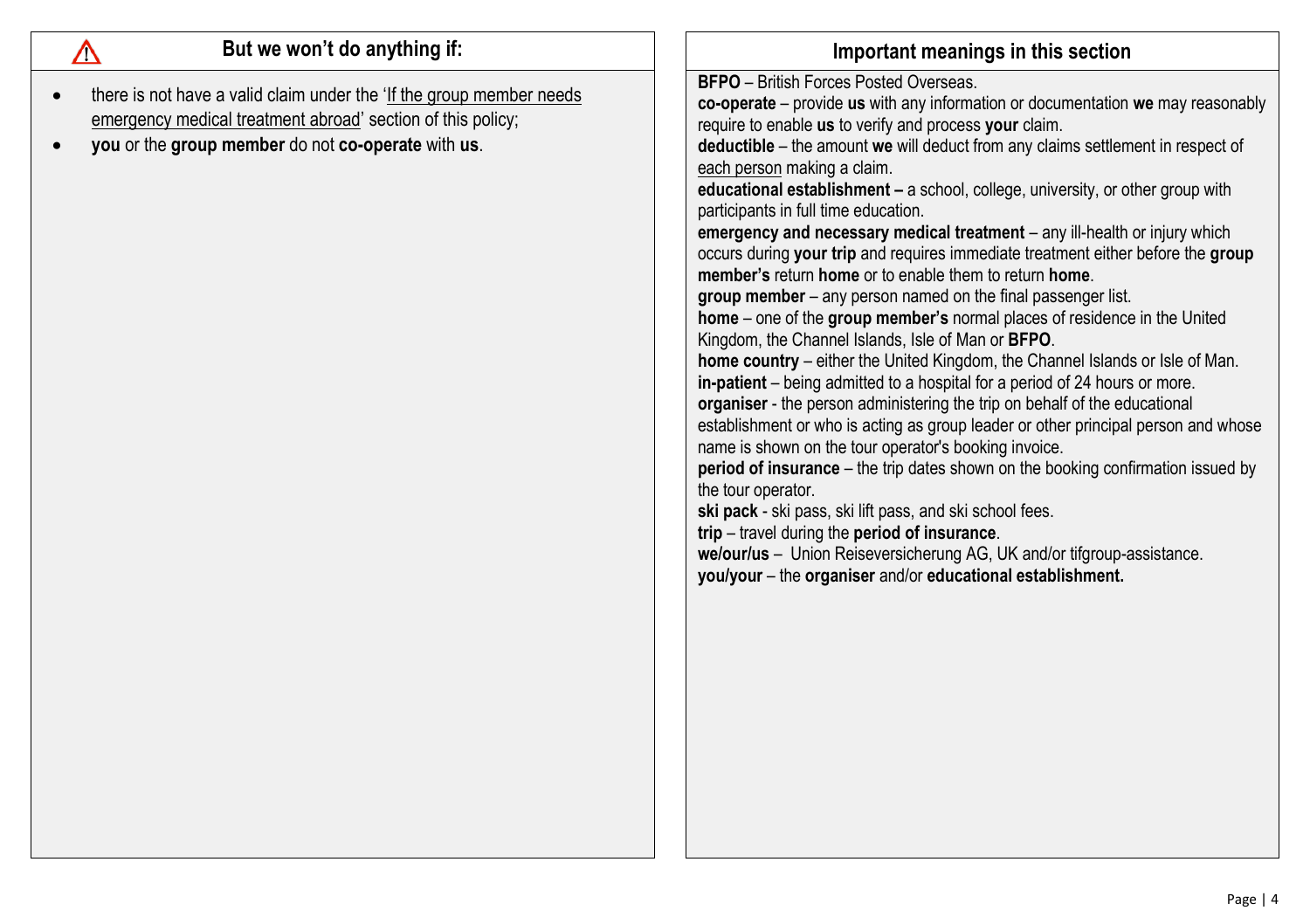## **If a group member's winter sports equipment is delayed – Section WS2**

A **group member's winter sports equipment** that was **checked-in baggage** did not arrive at the **trip destination** within 12 hours of **your** arrival because it was misplaced by **your transport provider**.

**If this happened: This is what we will do:**

**We** will pay the **educational establishment** up to

**£100** per **group member**

for the purchase or hire of replacement **winter sports equipment**.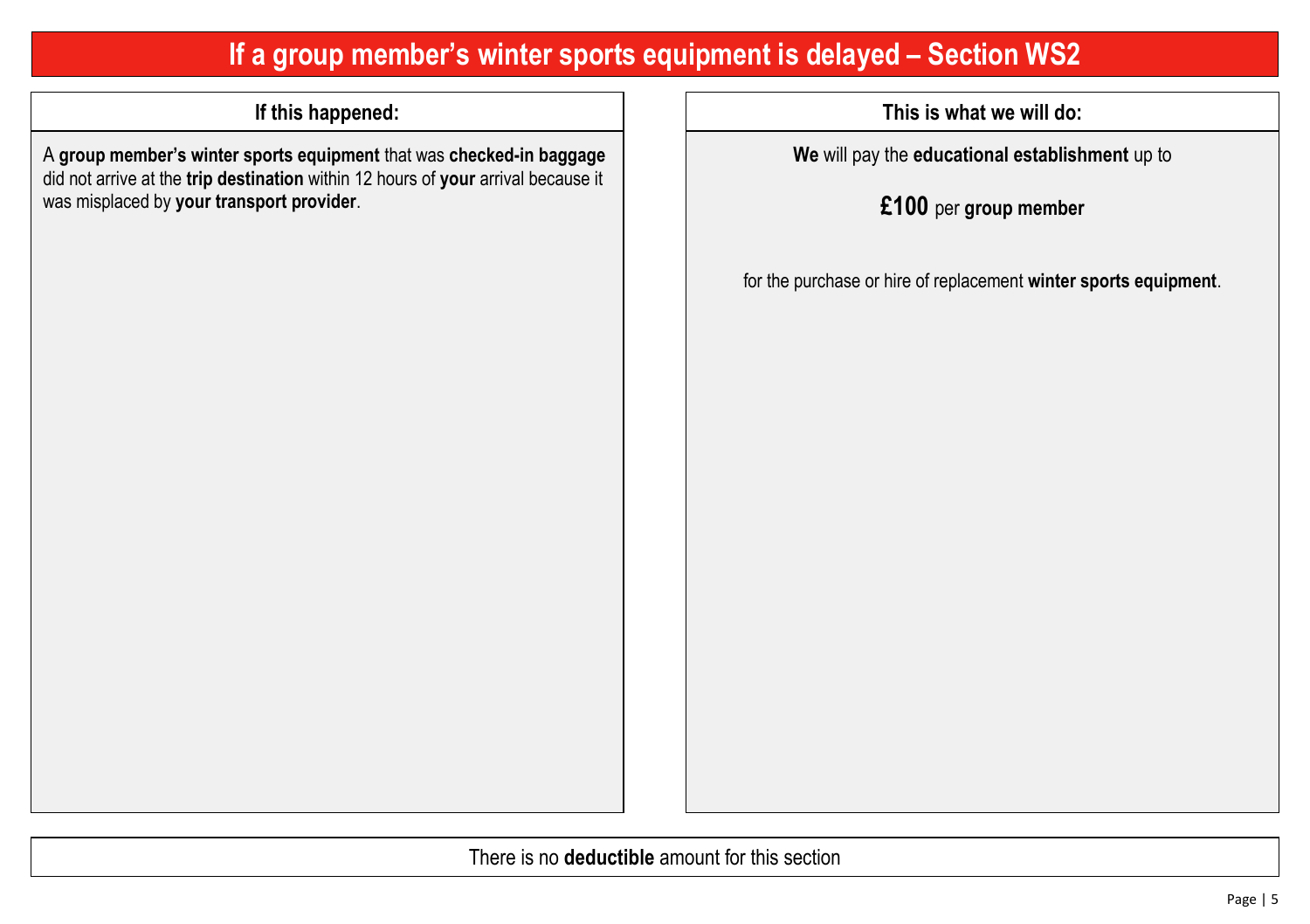- **you** are unable to provide **us** with evidence from **your transport provider** or their handling agents confirming that the **group member's checked-in baggage** was delayed and the date and time it was returned to them;
- **you** are unable to provide receipts for the **winter sports equipment** that was purchased;
- **you** or the **group member** do not **co-operate** with **us**.

## **But we won't do anything if: IMPO IMPORTANT IMPORTANT IMPORTANT IMPORTANT IMPORTANT IMPORTANT IMPORTANT IMPORTANT IMPORTANT IMPORTANT IMPORTANT IMPORTANT IMPORTANT IMPORTANT IMPORTANT IMPORTANT IMPORTANT IMPORTANT IMPOR**

**BFPO** – British Forces Posted Overseas. **checked-in baggage** – suitcases, holdalls or rucksacks that have been checked-in by **your transport provider** and placed in the luggage hold of **your transport providers** service in which **you** were booked to travel. **co-operate** – provide **us** with any information or documentation **we** may reasonably require to enable **us** to verify and process **your** claim. **deductible** – the amount **we** will deduct from any claims settlement in respect of each person making a claim. **educational establishment –** a school, college, university, or other group with participants in full time education. **group member** – any person named on the final passenger list. **home country** – either the United Kingdom, the Channel Islands or Isle of Man. **organiser** - the person administering the trip on behalf of the educational establishment or who is acting as group leader or other principal person and whose name is shown on the tour operator's booking invoice. **period of insurance** – the trip dates shown on the booking confirmation issued by the tour operator . **transport provider** – Airline Companies, Rail Operators, Coach Operators, Ferry and Cruise Operators. **trip destination** – the airport, international rail terminal or port outside **your home country**, which is **your** final ticketed destination. **trip** – travel during the **period of insurance**. **we/our/us** – Union Reiseversicherung AG, UK. winter sports equipment - bindings, boots, gloves, goggles, helmets, poles, ski clothing, skis & snowboards. **you/your** – the **organiser** and/or **educational establishment.**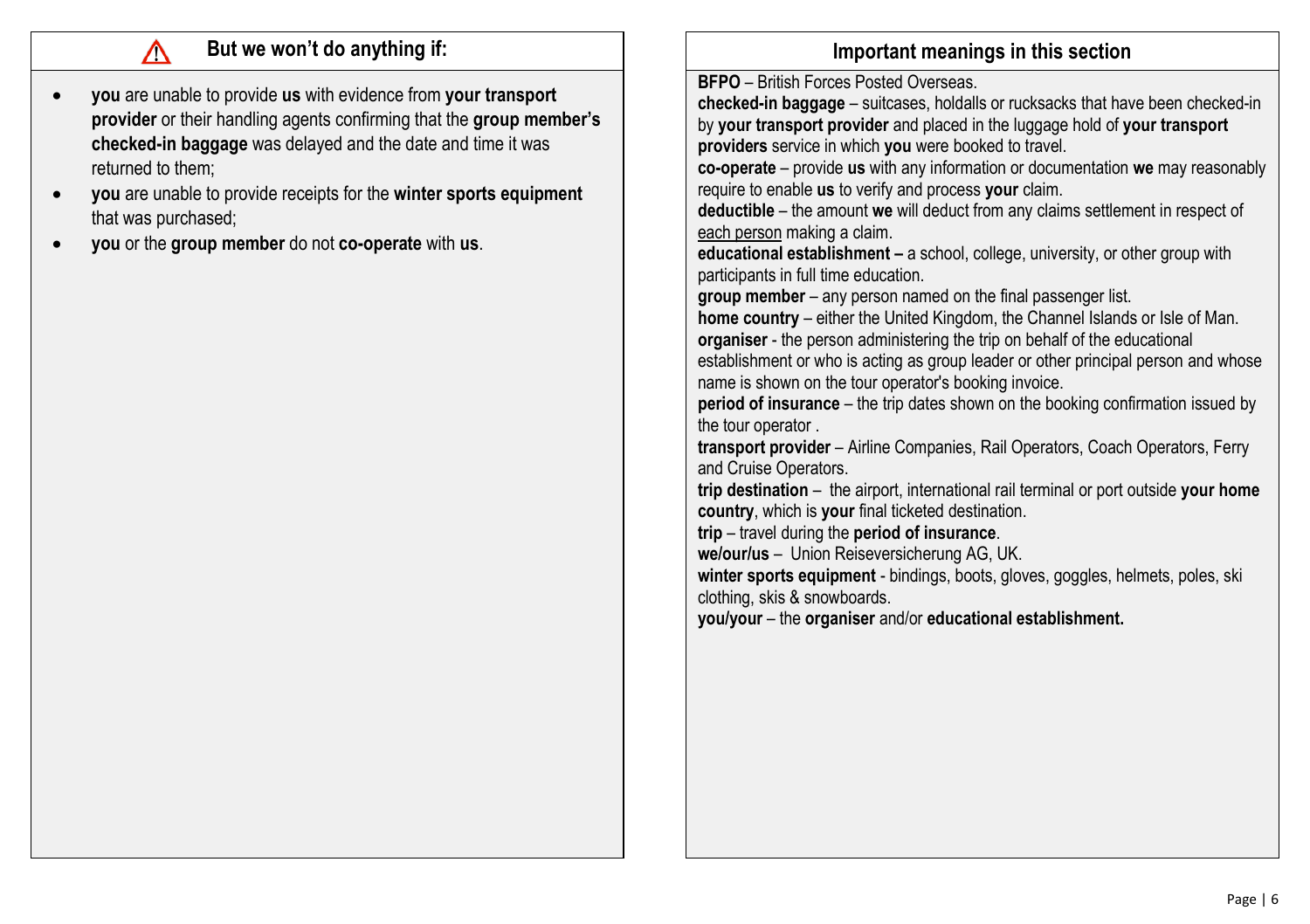## **If a group member's winter sports equipment is lost or stolen – Section WS3**

Despite having taken **precautions** a **group member's winter sports equipment** was lost, stolen or accidentally damaged during **your trip**.

**If this happened: This is what we will do:**

**We** will pay the **educational establishment** up to

**£350** per **group member**

in total for lost or stolen **winter sports equipment** belonging to the **group member** after a deduction for wear and tear, however the most we will pay for any **single item**, **pair or set** is

**£250.**

The **deductible** amount for this section is **£35** per person, per incident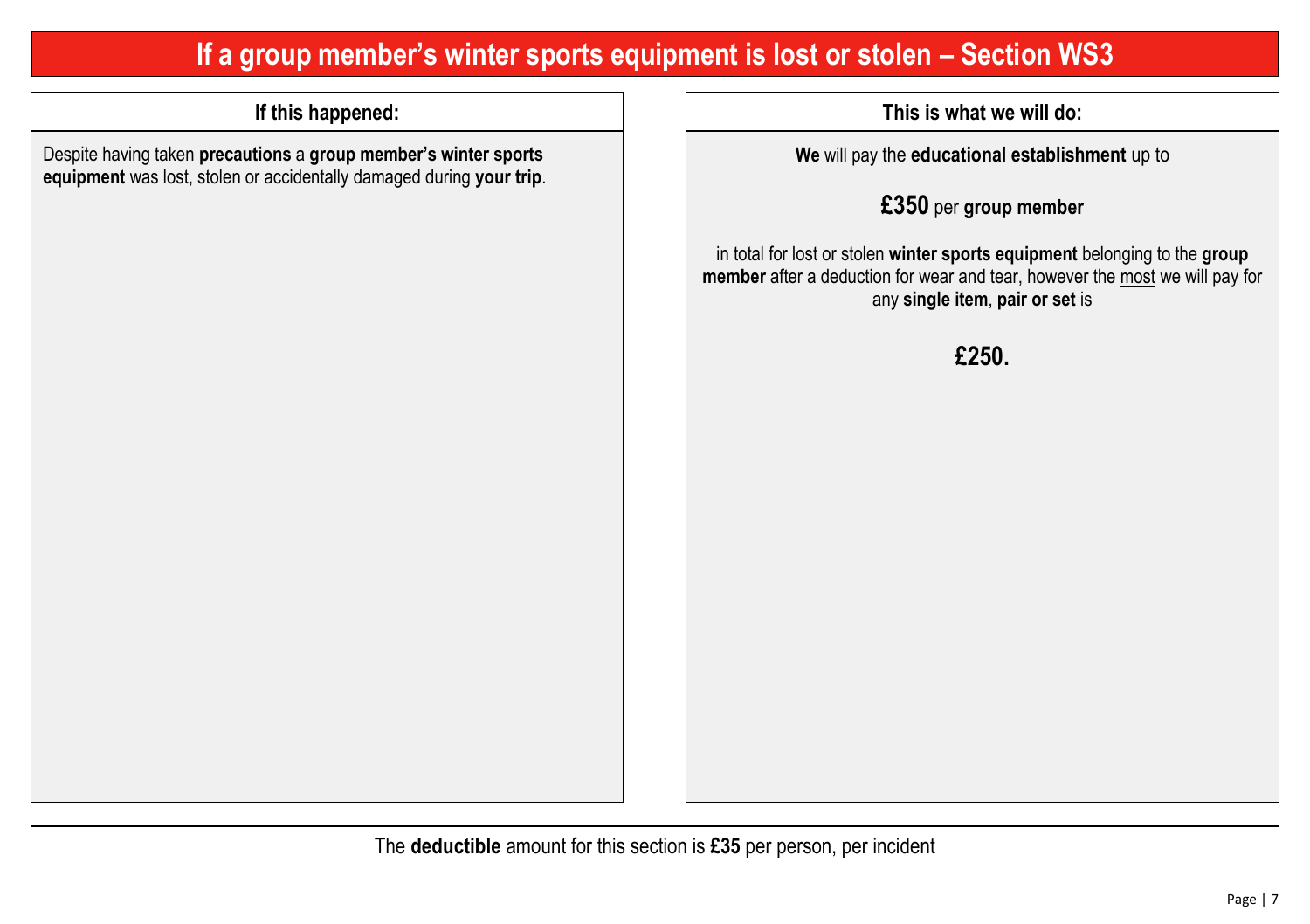- the **deductible** has not been paid or accepted that it will be deducted from any settlement;
- the loss or theft was not notified to the police, the **transport provider** or tour operators representative and a local independent written report was not obtained during the **trip**;
- the **group member** is unable to provide **evidence of ownership**;
- the **group member** did not take all available **precautions**;
- **we** are asked to pay for items that have been damaged by age or wear and tear;
- we are asked to pay for any **winter sports equipment** that was left **unattended** (other than in **checked-in baggage**) unless it was left in locked accommodation or a designated locker room within **your trip** accommodation, or a **designated ski rack**;
- **you** or the **group member** do not **co-operate** with **us**.

## **But we won't do anything if: IMPO IMPORTANT IMPORTANT IMPORTANT IMPORTANT IMPORTANT IMPORTANT IMPORTANT IMPORTANT IMPORTANT IMPORTANT IMPORTANT IMPORTANT IMPORTANT IMPORTANT IMPORTANT IMPORTANT IMPORTANT IMPORTANT IMPOR**

**checked-in baggage** – suitcases, holdalls or rucksacks that have been checked-in by **your transport provider** and placed in the luggage hold of **your transport providers** service in which **you** were booked to travel.

**co-operate** – provide **us** with any information or documentation **we** may reasonably require to enable **us** to verify and process **your** claim.

**deductible** – the amount **we** will deduct from any claims settlement in respect of each person making a claim.

**designated ski rack** - a designated area of substantial construction specifically designed to allow and facilitate secure storage of skis & snowboards

**educational establishment –** a school, college, university, or other group with participants in full time education.

**evidence of ownership** – a document to evidence that the item(s) **you** are claiming for belong to the **group member**. This can be a copy of the till receipt, delivery note, gift receipt, bank or credit card statement, guarantees or insurance validation certificate.

**group member** – any person named on the final passenger list.

**organiser** - the person administering the trip on behalf of the educational establishment or who is acting as group leader or other principal person and whose name is shown on the tour operator's booking invoice.

**pair or set** – two or more items that are complementary or purchased as one item or used or worn together.

**period of insurance** – the trip dates shown on the booking confirmation issued by the tour operator.

**precautions** – all measures that it would be reasonable to expect a person to take in the circumstances to prevent accidental loss, theft or damage of their other possessions.

**single article** – any single item that is not part of a **pair or set**.

**transport provider** – Airline Companies, Rail Operators, Coach Operators, Ferry and Cruise Operators.

**trip** – travel during the **period of insurance**.

**unattended** – neither on the **group member's** person or within their sight and reach.

**we/our/us** – Union Reiseversicherung AG, UK

winter sports equipment - bindings, boots, gloves, goggles, helmets, poles, ski clothing, skis & snowboards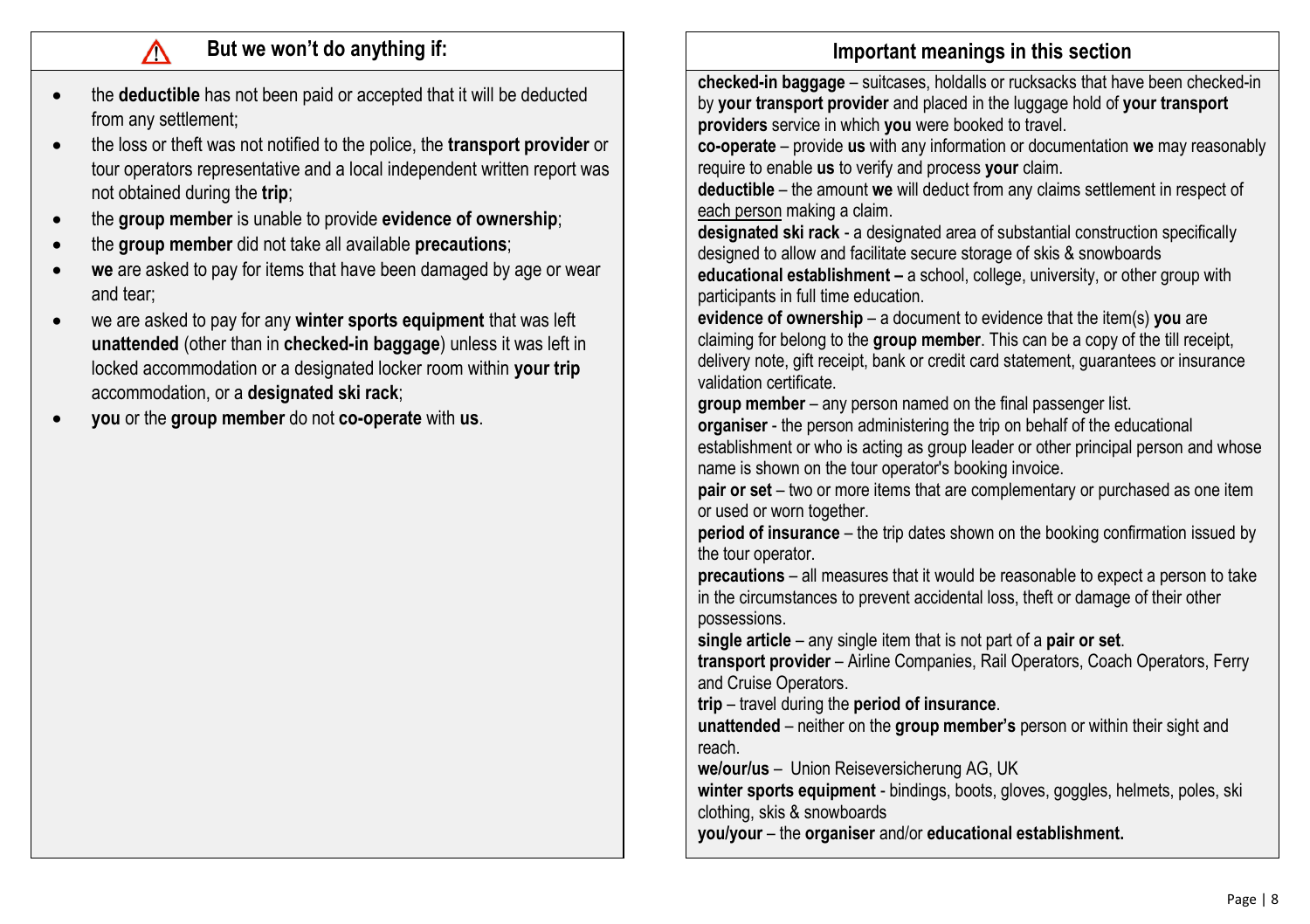## **If a group member's winter sports equipment is damaged whilst in use – Section WS4**

A **group member's winter sports equipment** was accidentally damaged whilst in use during **your trip**.

**If this happened: This is what we will do:**

**We** will pay the **educational establishment** up to

**£150** per **group member**

towards the cost of repairing any damaged items of **winter sports equipment**  in the **ski resort,** or for the hire of replacement **winter sports equipment** if the items cannot be repaired in the resort**.**

The **deductible** amount for this section is **£35** per person, per incident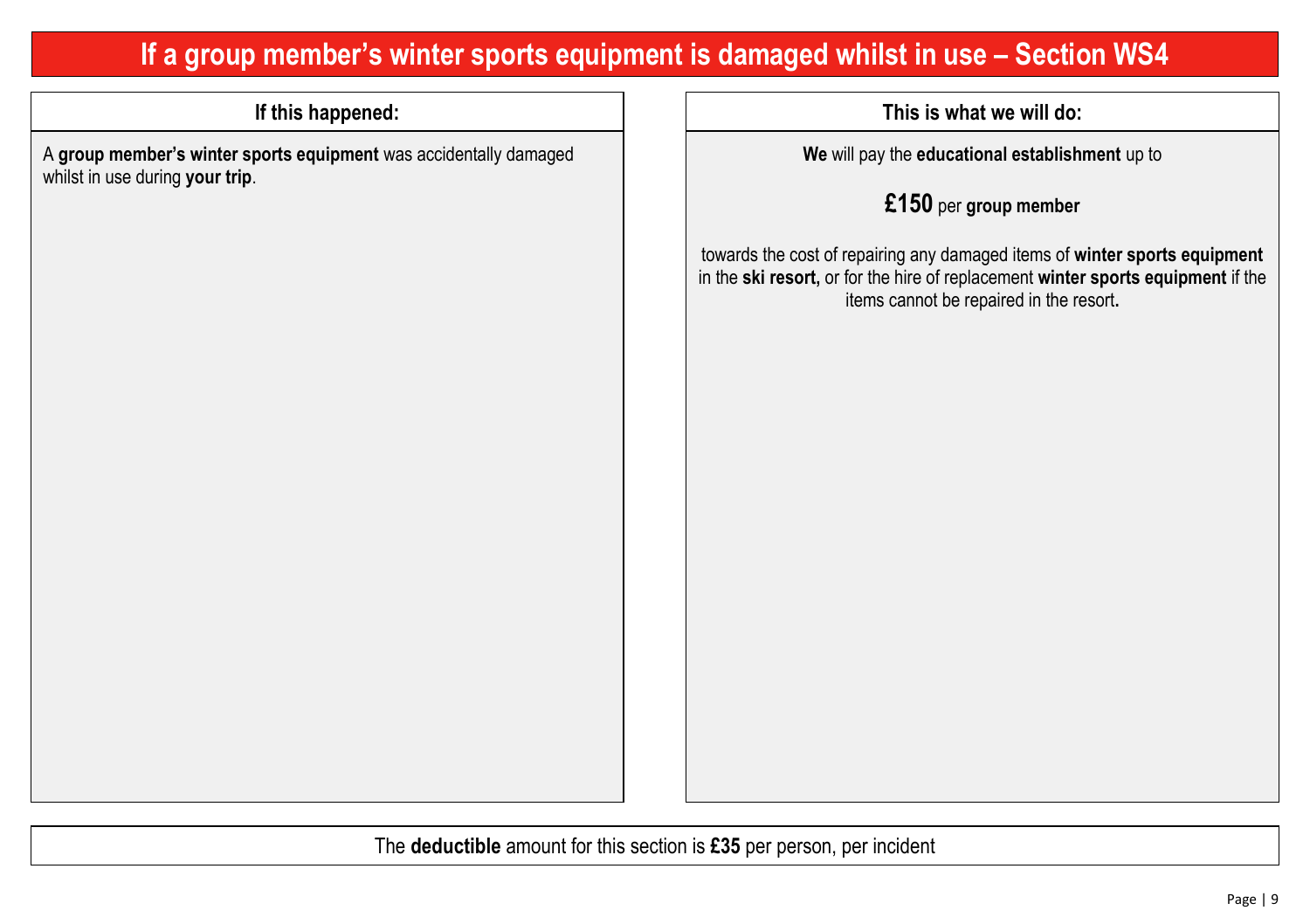- **you** have not paid the **deductible** or accepted it will be deducted from any settlement;
- the **group member is** unable to provide **evidence of ownership;**
- the **winter sports equipment** was damaged due to the **group member's** carelessness, neglect, or deliberate, willful or malicious damage;
- **you** cannot provide receipts for any expenditure;

∧

- **you** cannot provide a report from the ski hire shop confirming the nature of the damage;
- **you** or the **group member** do not **co-operate** with **us**.

### **But we won't do anything if: IMPO IMPORTANT IMPORTANT IMPORTANT IMPORTANT IMPORTANT IMPORTANT IMPORTANT IMPORTANT IMPORTANT IMPORTANT IMPORTANT IMPORTANT IMPORTANT IMPORTANT IMPORTANT IMPORTANT IMPORTANT IMPORTANT IMPOR**

**co-operate** – provide **us** with any information or documentation **we** may reasonably require to enable **us** to verify and process **your** claim.

**deductible** – the amount **we** will deduct from any claims settlement in respect of each person making a claim.

**educational establishment –** a school, college, university, or other group with participants in full time education.

**evidence of ownership** – a document to evidence that the item(s) **you** are claiming for belong to the **group member**. This can be a copy of the till receipt, delivery note, gift receipt, bank or credit card statement, guarantees or insurance validation certificate.

**group member** – any person named on the final passenger list.

**organiser** - the person administering the trip on behalf of the educational establishment or who is acting as group leader or other principal person and whose name is shown on the tour operator's booking invoice.

**period of insurance** – the trip dates shown on the booking confirmation issued by the tour operator.

**ski resort** - an area that has prepared ski runs and groomed slopes and is serviced by lifts and tows which operate seasonally.

**trip** – travel during the **period of insurance**.

**we/our/us** – Union Reiseversicherung AG, UK

winter sports equipment - bindings, boots, gloves, goggles, helmets, poles, ski clothing, skis & snowboards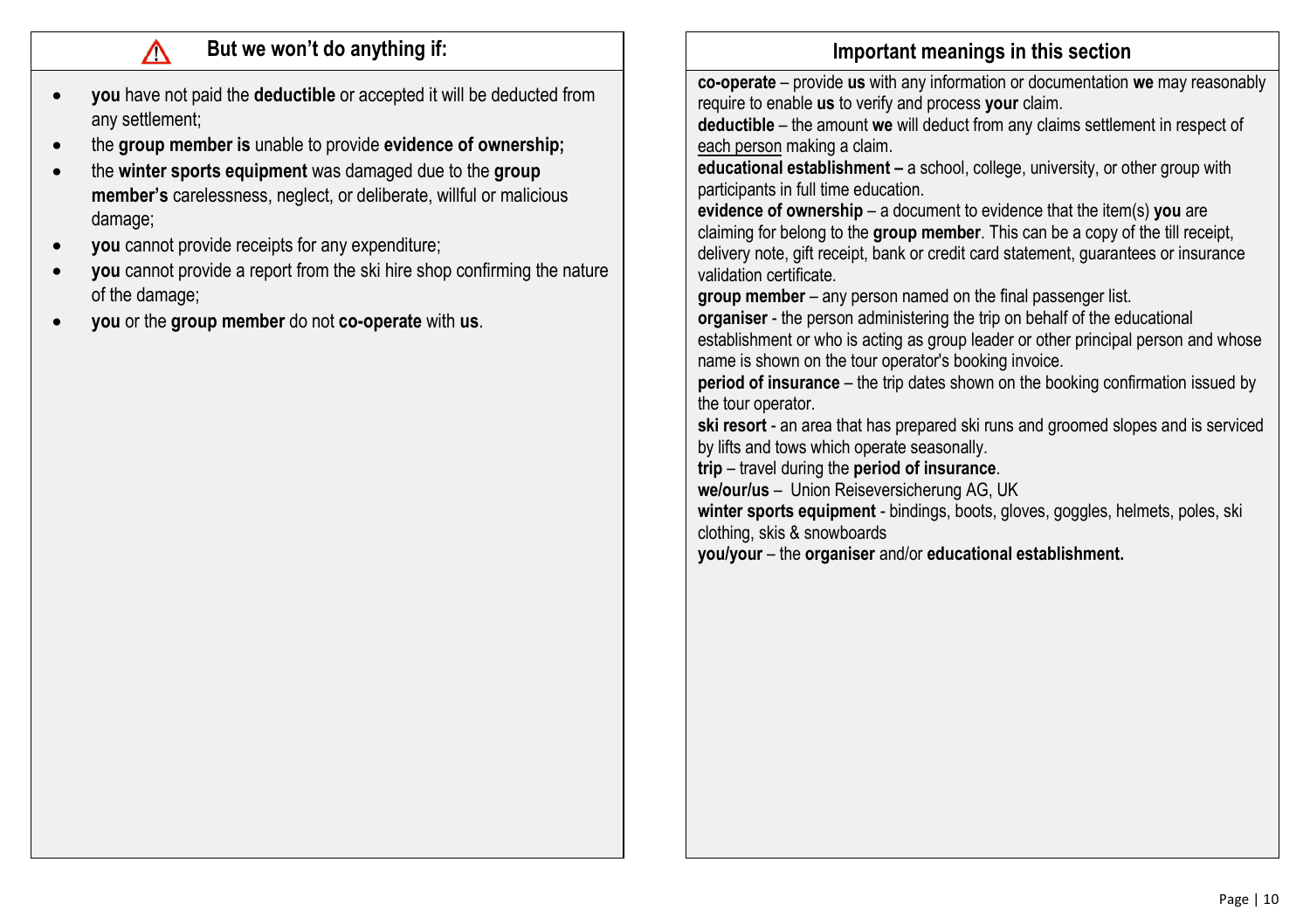## **If hired winter sports equipment is lost, stolen or accidentally damaged – Section WS5**

A **group member's** hired **winter sports equipment** was lost, stolen or accidentally damaged during **your trip** and the ski hire shop charged **you** for its replacement or repair.

**If this happened: This is what we will do:**

**We** will pay the **educational establishment** up to

**£250 per insured person**

towards the ski hire shop charges.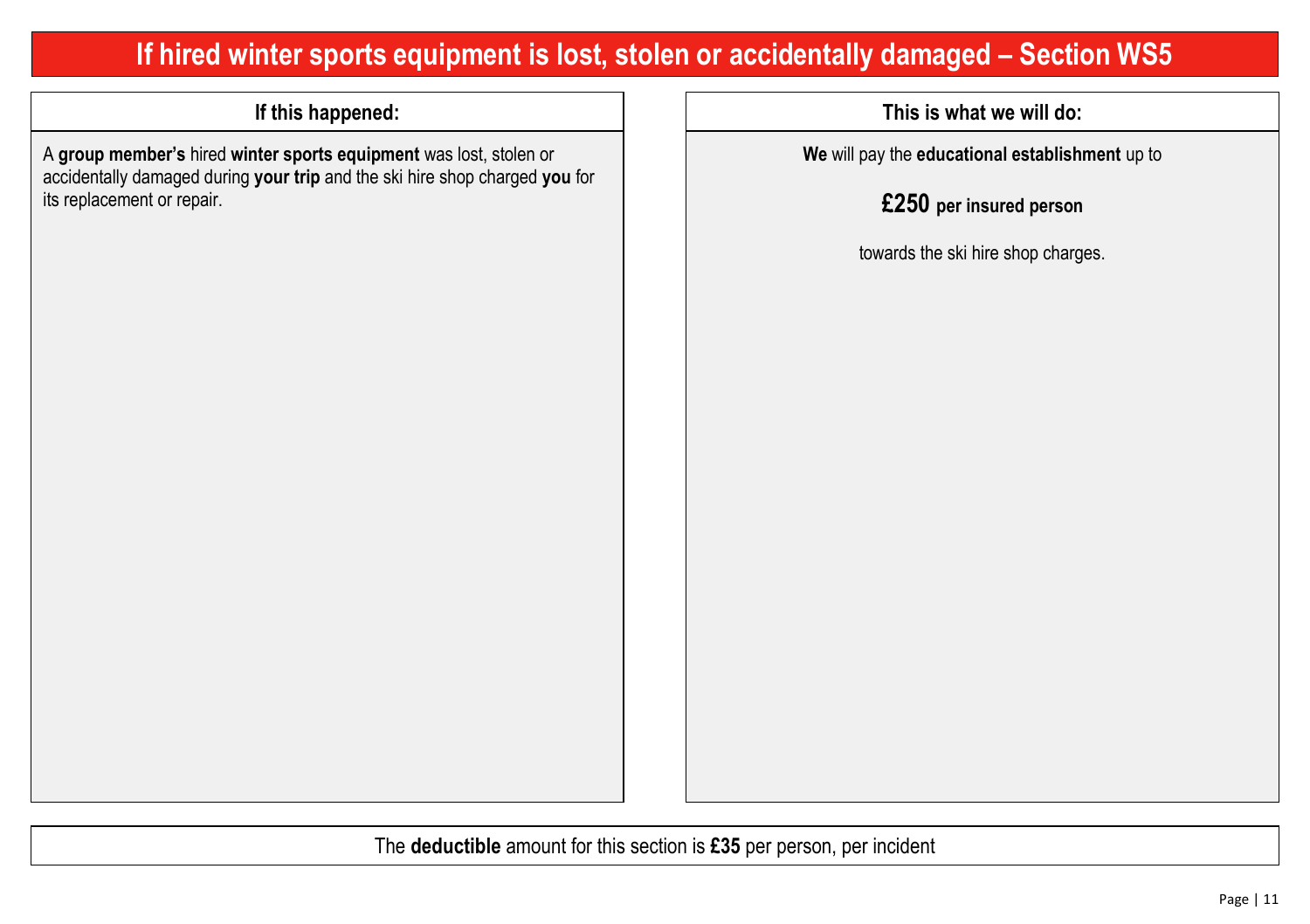∧

- **you** have not paid the **deductible** or accepted it will be deducted from any settlement;
- **you** are unable to provide evidence from the relevant ski hire shop to confirm the loss or damage including confirmation of **your** responsibility for these items and the amount **you** were charged**;**
- the damage was caused by carelessness, neglect, or deliberate, willful or malicious damage;
- the hired **winter sports equipment** was left in or on an **unattended**  motor vehicle**;**
- the hired **winter sports equipment** was left **unattended unless** it was left in locked accommodation or a designated locker room within your trip accommodation**,** or a **designated ski rack.**
- **you** or the **group member** do not **co-operate** with **us**.

## **But we won't do anything if: IMPO IMPORTANT IMPORTANT IMPORTANT IMPORTANT IMPORTANT IMPORTANT IMPORTANT IMPORTANT IMPORTANT IMPORTANT IMPORTANT IMPORTANT IMPORTANT IMPORTANT IMPORTANT IMPORTANT IMPORTANT IMPORTANT IMPOR**

**co-operate** – provide **us** with any information or documentation **we** may reasonably require to enable **us** to verify and process **your** claim.

**deductible** – the amount **we** will deduct from any claims settlement in respect of each person making a claim.

**designated ski rack** - a designated area of substantial construction specifically designed to allow and facilitate secure storage of skis & snowboards **educational establishment –** a school, college, university, or other group with

participants in full time education.

**group member** – any person named on the final passenger list.

**organiser** - the person administering the trip on behalf of the educational establishment or who is acting as group leader or other principal person and whose name is shown on the tour operator's booking invoice.

**period of insurance** – the trip dates shown on the booking confirmation issued by the tour operator.

**trip** – travel during the **period of insurance**.

**unattended** – neither on the **group member's** person or within their sight and reach.

**we/our/us** – Union Reiseversicherung AG, UK

**winter sports equipment** - bindings, boots, gloves, goggles, helmets, poles, ski clothing, skis & snowboards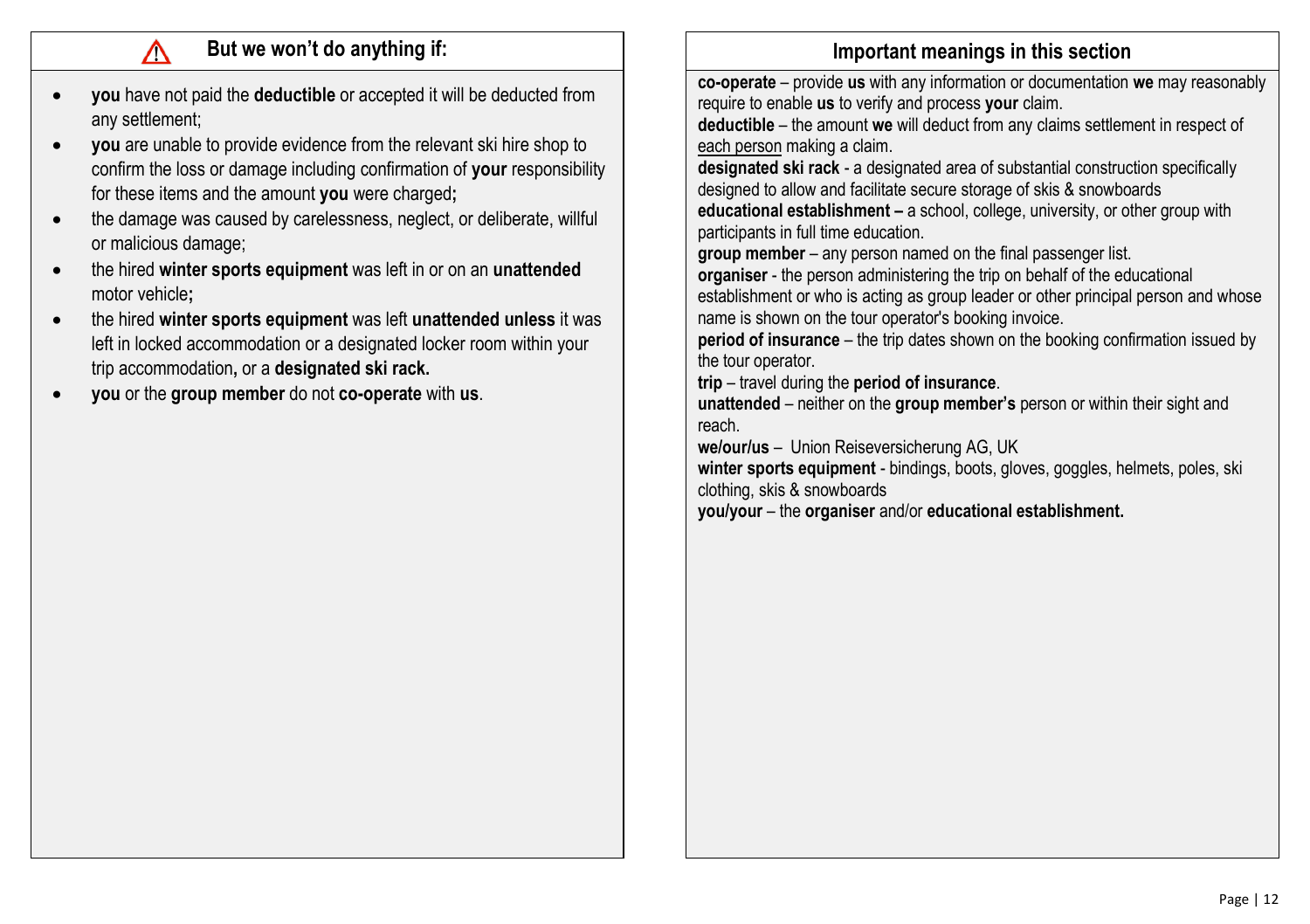## **If a group member's ski lift pass is lost or stolen – Section WS6**

Despite having taken **precautions** a **group member's ski lift pass** was lost or stolen during the **trip**.

**If this happened: This is what we will do:**

**We** will pay the **educational establishment** up to

**£150** per **insured person**

towards the cost of a replacement **ski lift pass.**

The **deductible** amount for this section is **£35** per person, per incident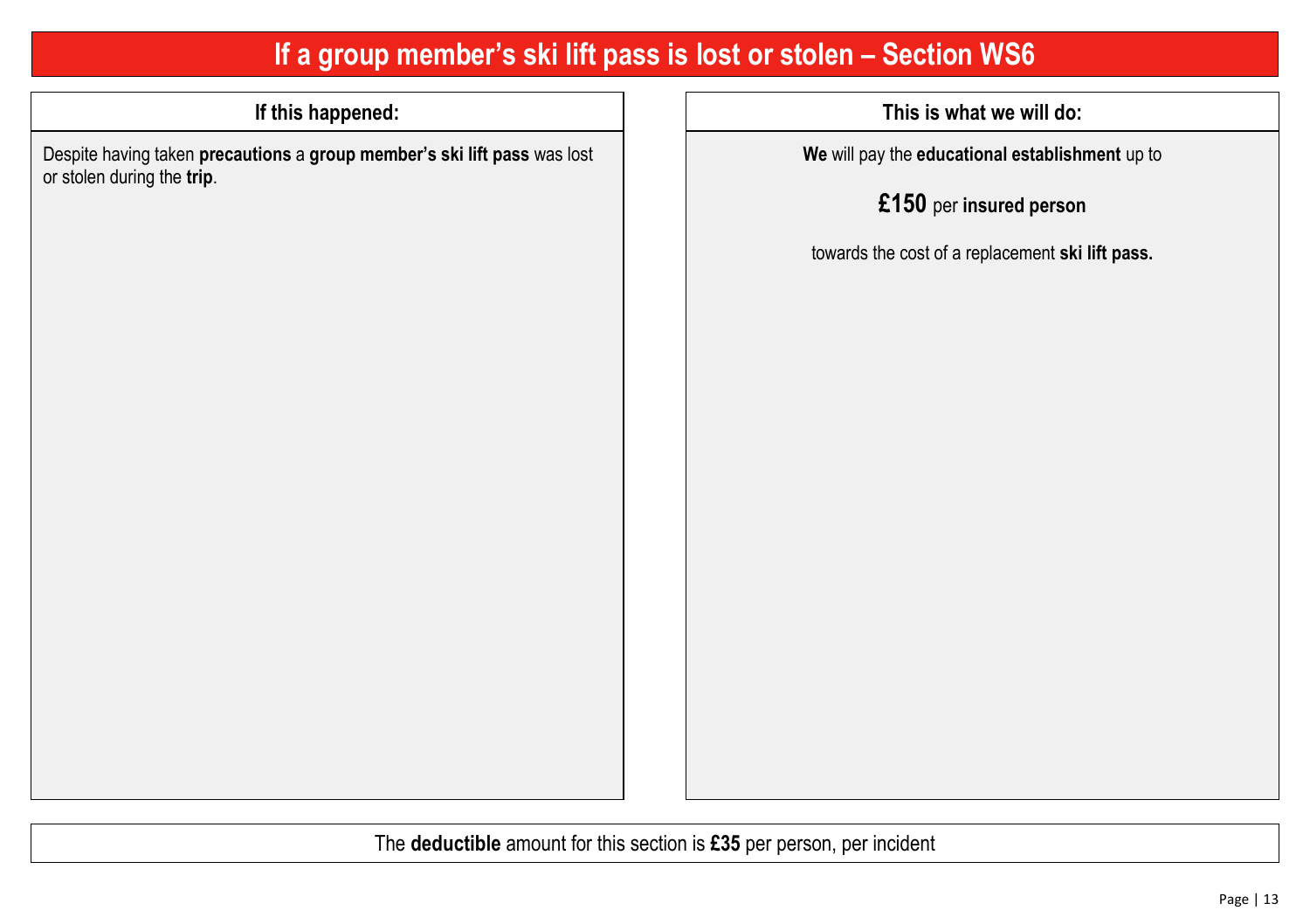- the **deductible** has not been paid or accepted that it will be deducted from any settlement;
- the loss or theft was not notified to the police, the **transport provider** or tour operators representative and a local independent written report was not obtained during the **trip**;
- **you** are unable to provide a receipt for the purchase of a replacement **ski lift pass**;
- the **group member** did not take all available **precautions**;
- the **ski lift pass** was not on the **group member's** person, unless it was locked in a safe or safety deposit box or left out of sight in their locked accommodation and evidence of unauthorised and/or forcible entry is provided;
- a claim has already been submitted under the 'If ski lift passes in the custody of a party leader are lost or stolen' section of this policy;
- **you** or the **group member** do not **co-operate** with **us**.

### **But we won't do anything if: IMPO IMPORTANT IMPORTANT IMPORTANT IMPORTANT IMPORTANT IMPORTANT IMPORTANT IMPORTANT IMPORTANT IMPORTANT IMPORTANT IMPORTANT IMPORTANT IMPORTANT IMPORTANT IMPORTANT IMPORTANT IMPORTANT IMPOR**

**co-operate** – provide **us** with any information or documentation **we** may reasonably require to enable **us** to verify and process **your** claim.

**deductible** – the amount **we** will deduct from any claims settlement in respect of each person making a claim.

**educational establishment –** a school, college, university, or other group with participants in full time education.

**group member** – any person named on the final passenger list.

**organiser** - the person administering the trip on behalf of the educational establishment or who is acting as group leader or other principal person and whose name is shown on the tour operator's booking invoice.

**period of insurance** – the trip dates shown on the booking confirmation issued by the tour operator.

**precautions** – all measures that it would be reasonable to expect a person to take in the circumstances to prevent accidental loss or theft of their **cash.**

**ski lift pass -** any form of pre-paid identification that gives access to the **ski resort**  facilities.

**ski resort -** an area that has prepared ski runs and groomed slopes and is serviced by lifts and tows which operate seasonally.

**transport provider** – Airline Companies, Rail Operators, Coach Operators, Ferry and Cruise Operators.

**trip** – travel during the **period of insurance**.

**we/our/us** – Union Reiseversicherung AG, UK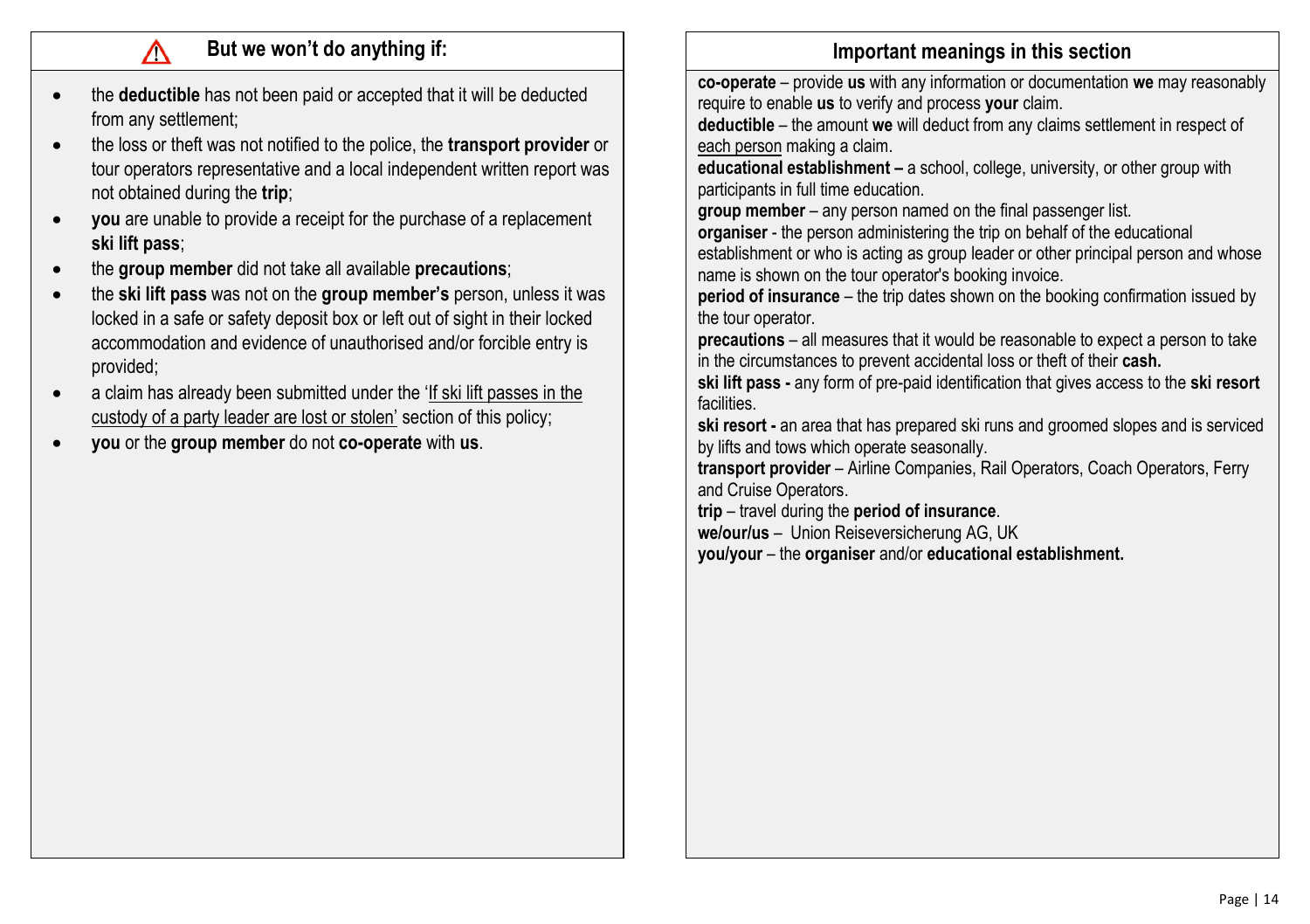## **If ski lift passes in the custody of a party leader are lost or stolen – Section WS7**

Despite having taken **precautions ski lift passes** held by a **party leader** were lost or stolen during the **trip**.

**If this happened: This is what we will do:**

**We** will pay the **educational establishment** up to

**£500**

towards the cost of a replacement **ski lift pass**.

The **deductible** amount for this section is **£75** per person, per incident